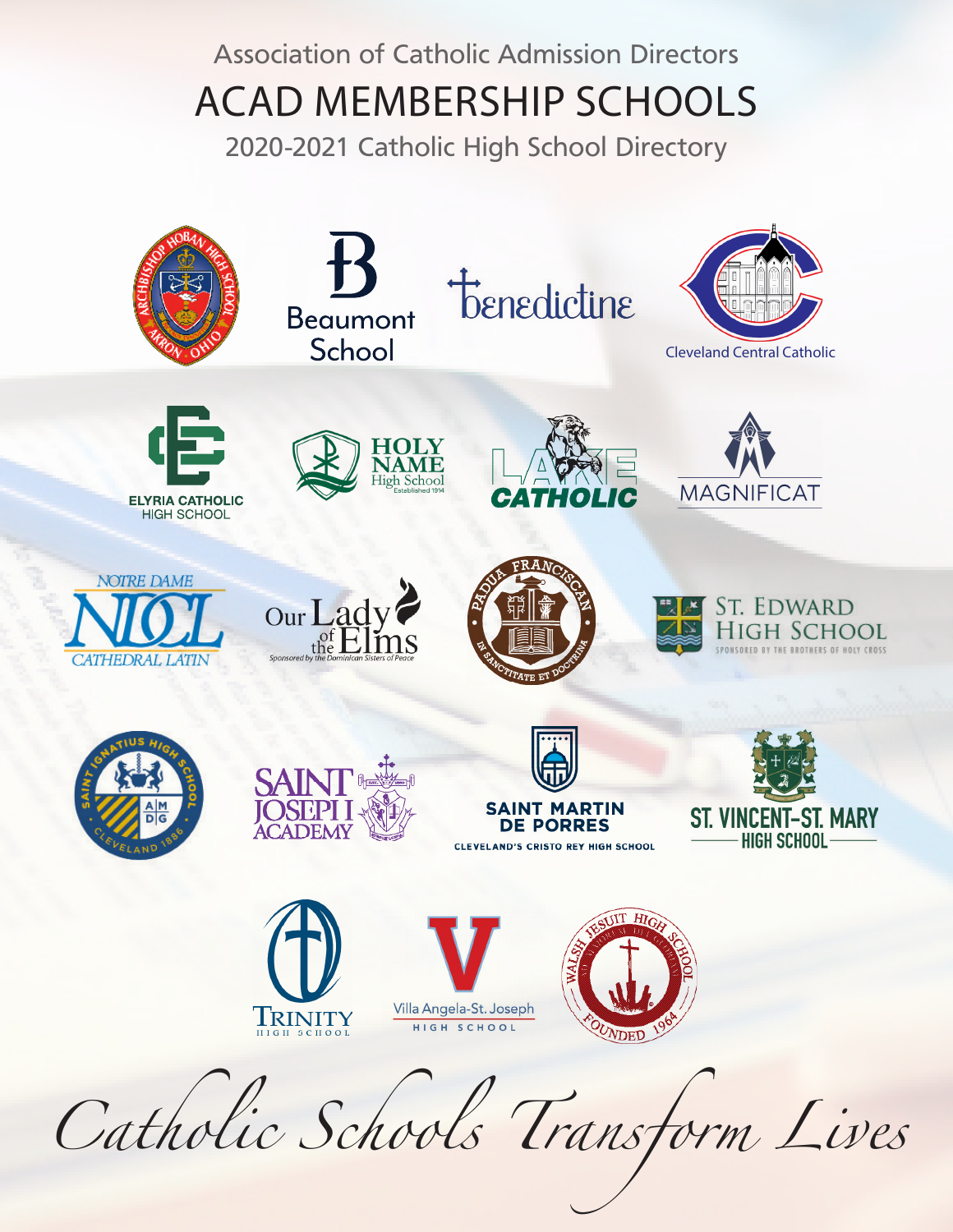# ACAD Association of Catholic Admission Directors

 $\sqrt{2}$ 

The Association of Catholic Admission Directors (ACAD) is proud to present the 2020-2021 Catholic High School Directory. This directory is a collaborative effort of the Admission Directors from the 19 ACAD member high schools within the Diocese of Cleveland.

Each Catholic high school provides an outstanding education within the context of the Catholic faith tradition. While similar, each school is different with its unique mission, curriculum and extracurricular opportunities. As you consider your options, we recommend reviewing the grid on pages 6 and 7 for an overview of each school, then directly contacting the schools for more information. We also recommend that you attend Open Houses and other programs offered by the individual schools.

The timeline below outlines important dates that apply to eighth graders enrolled in a Catholic school in the Diocese of Cleveland. Students not enrolled in a Catholic school should contact the high school(s) in which they are interested to learn about specific deadlines and admissions procedures/requirements. Some of this information can be found on pages 6 and 7 of this directory.

Thank you for allowing us to help you choose a Catholic high school. Our contact information is listed on pages 4 and 5. Please let us know how we can be of further assistance.

#### 2020-2021 Diocese of Cleveland Admissions Timeline

| Monday, January 11, 2021          | Applications distributed to students within the Diocese      |
|-----------------------------------|--------------------------------------------------------------|
| Monday-Friday January 11-15, 2021 | High School Selection Week                                   |
| Friday, January 15, 2021          | Selection deadline & applications collected at schools       |
| Monday, January 25, 2021          | Applications are now at the Catholic high schools for review |
| Wednesday, February 10, 2021      | Decision letters from high schools mailed to applicants      |
| Friday, February 19, 2021         | Deadline for first choice acceptances                        |

The Diocesan "Quiet Period" begins on Monday, January 11, 2021, and continues to Monday, January 25, 2021. During the "Quiet Period," Catholic secondary schools do not contact families or students. Students and families submit their high school applications through their elementary schools, which process each applicant's file. Once the student's application is received by his/her "first-choice" high school, that school many initiate contact with the student and family to clarify any issues. HOWEVER, students are not "officially" notified of a high school's acceptance until February 10, 2021. Schools that notify students by U.S. Mail may drop their letters in the mail at noon on February 10, 2021. Schools that notify students by electronic/social media means may do so beginning at 3 p.m. on February 11, 2021.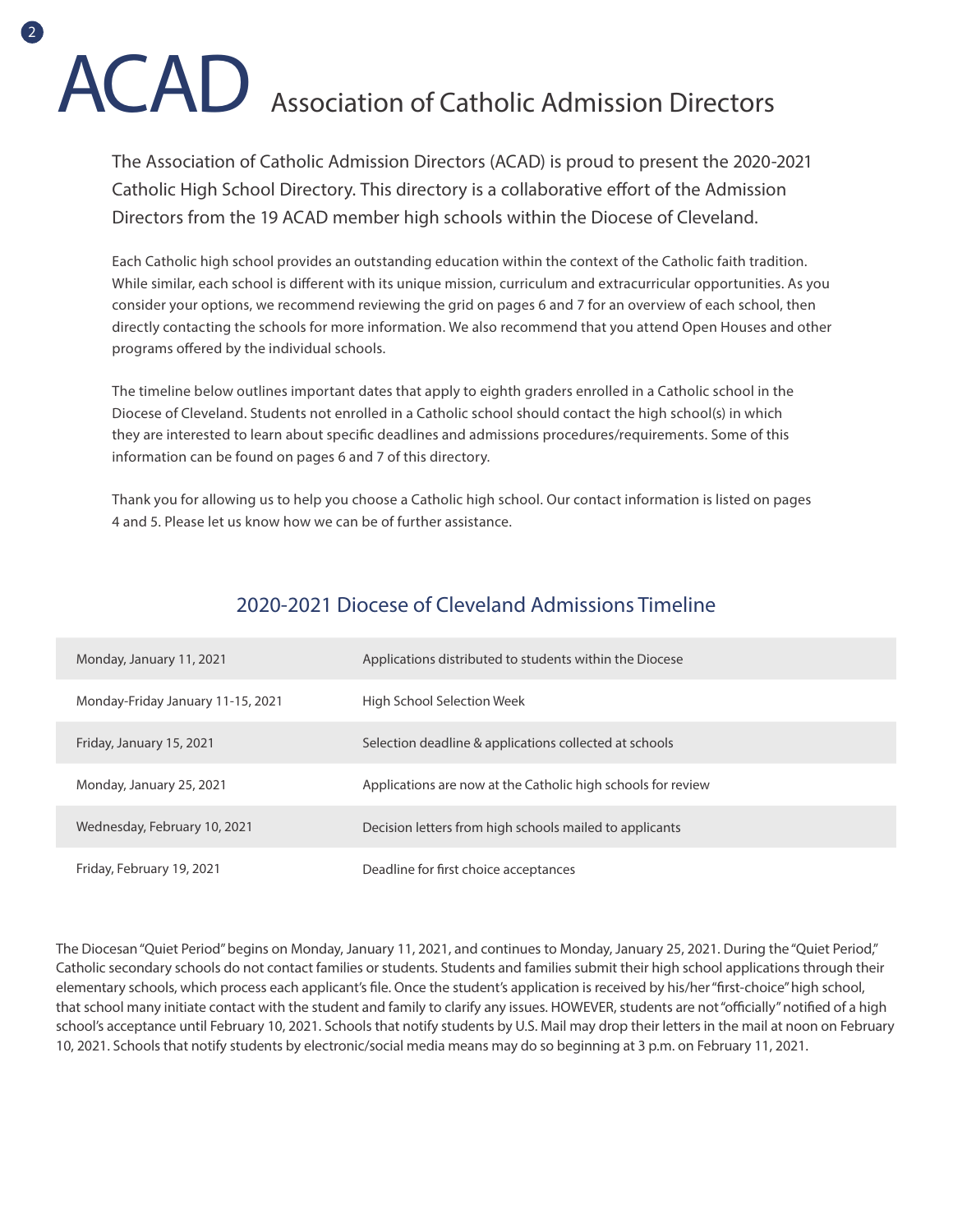# HIGH SCHOOL is right around the corner...

#### How do I start my high school selection process?

- Review class offerings and get to know the basics about the high schools. Examine which tuition assistance programs meet your needs.
- Inquire about the individual high school's admissions criteria.
- Attend Open Houses and/or High School Information Nights with your parents.
- Call to spend a day at the high schools you are considering (shadow day).
- Talk with parents, teachers, clergy and high school students to get their input on the school that best meets your needs spiritually, academically and socially.
- All students from Catholic, public or charter schools take Admission Exams (Entrance, Placement and/or Scholarship) in the fall of eighth grade at Catholic high schools.
- Maintain good grades, good conduct and good attendance. Continue to be involved in school and community events.
- Students currently receiving Cleveland Scholarship, EdChoice, Jon Peterson or Autism Scholarship should verify that the high school they are considering participates in the program.
- Remember that some high schools offer programs for students with special needs; however, the number of spaces is limited.
- Begin to narrow down your list of high school choices.

#### How do I apply to a Catholic high school?

- You will receive a Diocesan Application from your eighth grade teacher during the week of January 11, 2021, if you attend a Catholic school.
- List your first-choice Catholic school on the Diocesan Application and an alternate second choice in the event your application is denied by your first choice.
- The Diocesan "Quiet Period" is January 11, 2021, through January 25, 2021. "Quiet period" is defined as no contact initiated by the high school prior to receipt of the student's application for admission.

#### What if I attend a non-Catholic grade school?

- Request an enrollment application from the school(s) you are interested in attending from the individual high school.
- Request official records from your current school to be sent to the high school to which you are applying. Each high school's requirements for records vary; however, you must include at least the following:
	- Complete transcript of seventh and eighth grade records
	- Your most recent standardized test scores

#### What criteria do schools look at when assessing an application?

- Catholic high schools will look at your 7th and 8 grade grades; some will even look at your 5th and 6th grade ones, too.
- They will evaluate your standardized test scores.
- They will review your conduct, effort and recommendations from your current school.
- Each high school is different; to learn more about their specific criteria, contact the high schools.

#### Is financial assistance available?

- Yes. Contact each high school you are interested in for details on how and when to apply for scholarships and financial aid. In general, it is recommended to apply as early as possible for assistance.
- Scholarships and tutoring program vouchers may not cover the entire cost of tuition. Check with the individual high schools for information on your financial responsibility.

#### Must I complete a separate tuition assistance application for each Catholic high school?

- All Catholic high schools require a tuition assistance application.
- Contact your selected high schools for information.

#### How will I know if I am accepted?

• Admissions decisions from the high schools will be mailed to the students on February 10, 2021, or after 3 p.m. on February 11, 2021, by electronic mail.

#### What if I am not accepted at my first-choice school?

- Records are sent to the second-choice school no later than February 10, 2021, if students are denied admission to their firstchoice school.
- Records of students who have been denied admission to a second-choice school are returned to the grade school, which will assist the family in placing the student in a Catholic high school if possible.

#### How do I register after I am accepted?

- You will be notified of registration procedures by the individual high school.
- A deposit or registration fee may be required to reserve your place in the Class of 2025.

#### What should I do if I miss any of these deadlines?

• Families should contact the Catholic high school to request information about admission.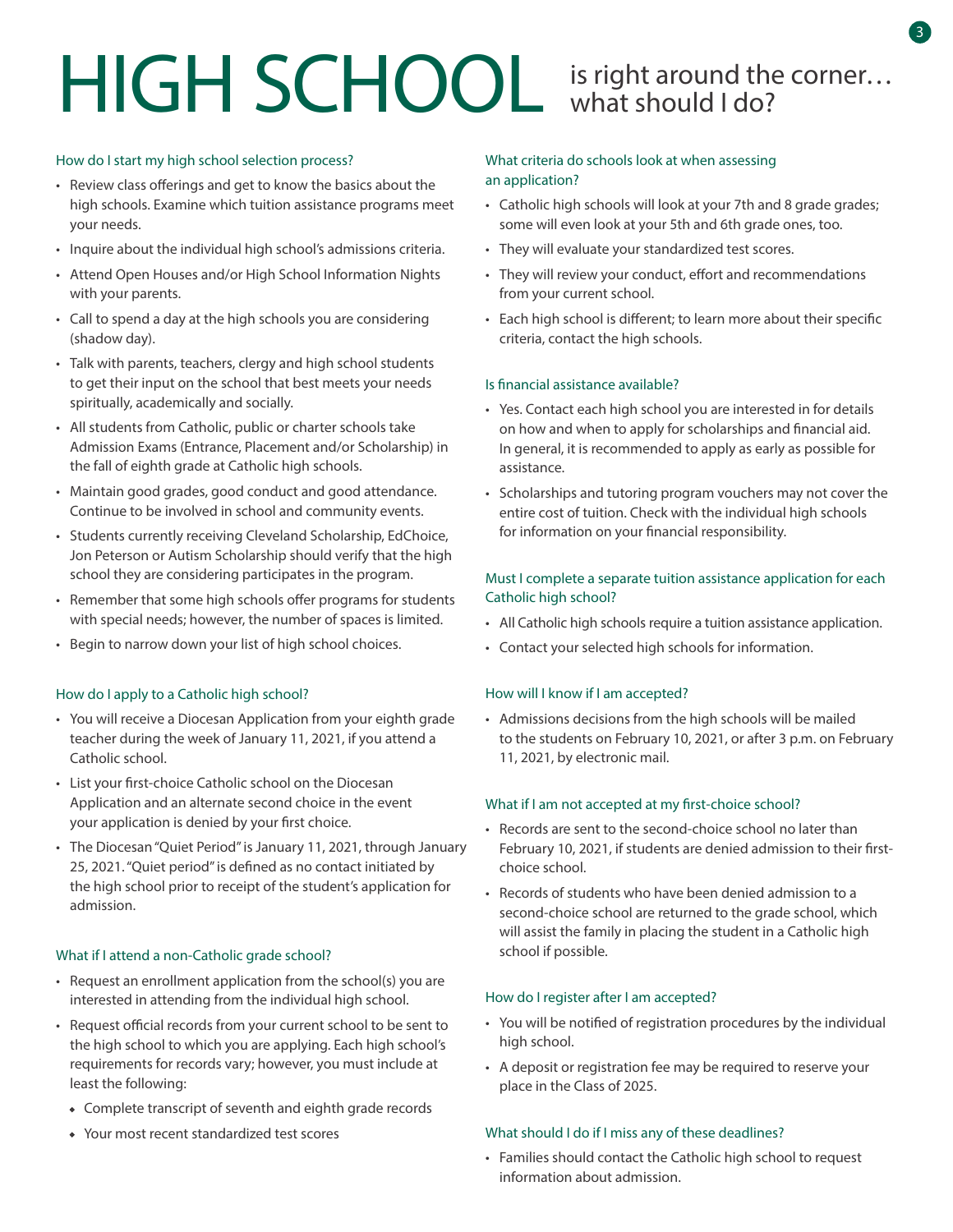## OPEN HOUSE AND TESTING DATES

4

| School                                                                                                                                                                                                                    | Open House Date(s)<br>*Please note whether virtual or not                                                                                   | Open House<br>Time(s)                                               | Scholarship/Entrance Exam and<br><b>Parent Information Sessions</b>                                                                                                                                                                                                   | Exam/Information<br><b>Session Times</b>                                                         | Fee  |
|---------------------------------------------------------------------------------------------------------------------------------------------------------------------------------------------------------------------------|---------------------------------------------------------------------------------------------------------------------------------------------|---------------------------------------------------------------------|-----------------------------------------------------------------------------------------------------------------------------------------------------------------------------------------------------------------------------------------------------------------------|--------------------------------------------------------------------------------------------------|------|
| Archbishop Hoban High School<br>Churyl Croone/Sara Handy<br>One Holy Cross Boulevard<br>Akron, OH 44306<br>330-849-2149<br>admissions@hoban.org<br>www.hoban.org                                                          | Sunday, October 25, 2020<br>Wednesday, March 24, 2021                                                                                       | 1:00 pm-3:00 pm<br>6:00 pm-8:00 pm                                  | Saturday, October 3, 2020 (scholarship/placement)<br>Saturday, November 7, 2020 (scholarship/placement)<br>Saturday, November 14, 2020 (scholarship/placement)<br>Saturday, December 5, 2020 (makeup testing)<br>Saturday, May 1, 2021 (7th grade practice/placement) | 8:30 am-12:00 pm<br>8:30 am-12:00 pm<br>8:30 am-12:00 pm<br>8:30 am-12:00 pm<br>8:30 am-12:00 pm | \$20 |
|                                                                                                                                                                                                                           |                                                                                                                                             |                                                                     | Parent information session on all test dates.                                                                                                                                                                                                                         | 10:00 am-12:00 pm                                                                                |      |
| <b>Beaumont School</b><br>Jennie Nye<br>3301 North Park Boulevard<br>Cleveland Heights, OH 44118<br>216-325-1661<br>admissions@beaumontschool.org                                                                         | Sunday, September 27, 2020 -<br>virtual Open House<br>Wednesday, November 11, 2020 -<br>virtual Open House<br>*Private tours are available. | 11:00 am<br>5:30 pm                                                 | Saturday, October 10, 2020 (scholarship)<br>Saturday, October 17, 2020 (scholarship)<br>Saturday, November 14, 2020 (scholarship)                                                                                                                                     | 9:00 am-12:00 pm<br>9:00 am-12:00 pm<br>9:00 am-12:00 pm                                         | \$20 |
| www.beaumontschool.org                                                                                                                                                                                                    | Contact Admissions to schedule.                                                                                                             |                                                                     | Virtual parent information session on all test dates.                                                                                                                                                                                                                 |                                                                                                  |      |
| <b>Benedictine High School</b><br>Nick Formica/Mike Stircula '05<br>2900 Martin Luther King Jr. Drive<br>Cleveland, OH 44104<br>216-421-2080 ext. 356<br>admissions@cbhs.edu                                              | Wednesday, October 7, 2020<br>Sunday, November 8, 2020<br>Wednesday, April 14, 2021                                                         | 5:00 pm-7:00 pm<br>12:00-1:30 pm*<br>5:00-7:00 pm<br>*11:00 am Mass | Saturday, September 26, 2020<br>Saturday, October 24, 2020<br>Wednesday, November 11, 2020<br>Saturday, December 5, 2020                                                                                                                                              | 9:00 am-12:00 pm<br>9:00 am-12:00 pm<br>5:00 pm-8:00 pm<br>9:00 am-12:00 pm                      | \$20 |
| www.cbhs.edu                                                                                                                                                                                                              |                                                                                                                                             |                                                                     | Parent information session on all test dates.                                                                                                                                                                                                                         | <b>TBA</b>                                                                                       |      |
| <b>Cleveland Central Catholic High School</b><br>6550 Baxter Avenue<br>Cleveland, OH 44105<br>216-641-2056 ext. 233<br>admissions@ccc-hs.org                                                                              | Sunday, October 25, 2020 (virtual)                                                                                                          | 1:00 pm-3:00 pm                                                     | Saturday, November 7, 2020 (scholarship/placement)<br>Saturday, November 21, 2020 (scholarship/placement)<br>Saturday, December 5, 2020 (scholarship/placement)                                                                                                       | 10:00 am-11:30 am<br>10:00 am-11:30 am<br>10:00 am-11:30 am                                      | N/A  |
| www.centralcatholichs.org                                                                                                                                                                                                 |                                                                                                                                             |                                                                     | Parent information session on all test dates                                                                                                                                                                                                                          | 10:00 am-11:30 am                                                                                |      |
| Elyria Catholic High School<br><b>Terry Ziegelmeyer</b><br>725 Gulf Road<br>Elyria, OH 44035<br>440-230-8606<br>ziegelmeyer@elyriacatholic.com                                                                            | Sunday, October 18, 2020                                                                                                                    | 11:30 am-2:00 pm                                                    | Saturday, October 24, 2020 (scholarship/placement)<br>Saturday, November 7, 2020 (scholarship/placement)                                                                                                                                                              | 8:30 am-12:00 pm<br>8:30 am-12:00 pm                                                             | \$20 |
| www.elyriacatholic.com                                                                                                                                                                                                    |                                                                                                                                             |                                                                     | Parent information session on all test dates                                                                                                                                                                                                                          | 8:30 am                                                                                          |      |
| Holy Name High School<br>Rachel Shurtleff '09/Joseph Keleman<br>6000 Queens Highway<br>Parma Heights, OH 44130<br>440-886-0300 ext. 100/116<br>rshurtleff@holynamehs.com<br>jkeleman@holynamehs.com<br>www.holynamehs.com | Saturday, October 10, 2020 (virtual)<br>*Private tours are available.<br>Registration is on website.                                        | 12:00 pm-3:00 pm                                                    | Wednesday, October 28, 2020<br>Saturday, November 14, 2020<br>*Placement exams will not be required. These are<br>optional test dates for merit scholarships.<br>HSPT Prep Classes: September 26 and October 3<br>Parent information session on all test dates.       | 5:30 pm-8:30 pm<br>9:00 am-12:00 pm<br>9:00 am-11:30 am<br>Last hour of each test                | \$20 |
| Lake Catholic High School<br>Emma Maloney '11/Marty Gibbons'11<br>6733 Reynolds Road<br>Mentor, OH 44060<br>440-578-1020 ext. 236<br>emaloney@lakecatholic.org                                                            | Monday, September 21, 2020<br>Monday, November 16, 2020                                                                                     | 6:00 pm-8:00 pm<br>6:00 pm-8:00 pm                                  | Wednesday, October 21, 2020                                                                                                                                                                                                                                           | 6:00 pm<br>9:30 am<br>5:00 pm<br>6:00pm                                                          | \$20 |
| www.lakecatholic.org                                                                                                                                                                                                      |                                                                                                                                             |                                                                     | Parent information session on all test dates.                                                                                                                                                                                                                         | During testing hour                                                                              |      |
| Magnificat High School<br>Julie Gibbons '80/Barb Hermann '80<br>20770 Hilliard Boulevard<br>Rocky River, OH 44116                                                                                                         | Sunday, October 4, 2020                                                                                                                     | 11:00 am-1:30 pm                                                    | Saturday, October 10, 2020 - Test only for students<br>applying for an academic scholarship<br>Tuesday, October 27, 2020 - Test only for students                                                                                                                     | 8:30 am-12:00 pm<br>4:00 pm-7:30 pm                                                              | \$20 |
| 440-331-1572 ext. 276<br>bhermann@maghs.org                                                                                                                                                                               |                                                                                                                                             |                                                                     | applying for an academic scholarship<br>Placement only tests will be held in Spring 2021.                                                                                                                                                                             | <b>TBD</b>                                                                                       |      |
| www.magnificaths.org                                                                                                                                                                                                      | *Virtual tour available online.                                                                                                             |                                                                     | Parent information sessions will be done via video.                                                                                                                                                                                                                   |                                                                                                  |      |
| Notre Dame-Cathedral Latin School<br>Michael S. Suso '03<br>13000 Auburn Road                                                                                                                                             | Wednesday, September 30, 2020<br>Wednesday, October 28, 2020                                                                                | 6:00 pm-8:00 pm<br>6:00 pm-8:00 pm                                  | Saturday, November 7, 2020<br>Monday, November 9, 2020                                                                                                                                                                                                                | 8:30 am-9:45 am<br>10:30 am-11:45 am<br>1:00 pm-2:15 pm<br>6:00 pm-7:15 pm                       | \$25 |
| Chardon, OH 44024<br>440-279-1088<br>michael.suso@ndcl.org<br>www.ndcl.org                                                                                                                                                |                                                                                                                                             |                                                                     | Tuesday, November 10, 2020<br>Wednesday, November 11, 2020<br>Thursday, November 12, 2020<br>Parent information session on all test dates.                                                                                                                            | 6:00 pm-7:15 pm<br>6:00 pm-7:15 pm<br>6:00 pm-7:15 pm<br>Last hour of each test                  |      |
| Our Lady of the Elms High School<br>Melanie Drouin/Abby Gehring<br>1375 West Exchange Street<br>Akron, OH 44313<br>330-867-0918<br>mdrouin@theelms.org                                                                    | Sunday, October 18, 2020<br>Sunday, January 31, 2021<br>Sunday, March 28, 2021                                                              | 12:00 pm-2:00 pm<br>12:00 pm-2:00 pm<br>12:00 pm-2:00 pm            | Saturday, October 17, 2020 (scholarship)<br>Friday, November 20, 2020 (scholarship)<br>Parent information session (October 17)                                                                                                                                        | $9:00$ am<br>8:30 am<br>$9:00$ am                                                                | \$20 |
| www.theelms.org                                                                                                                                                                                                           |                                                                                                                                             |                                                                     | Parent information session (November 20)                                                                                                                                                                                                                              | 8:30 am                                                                                          |      |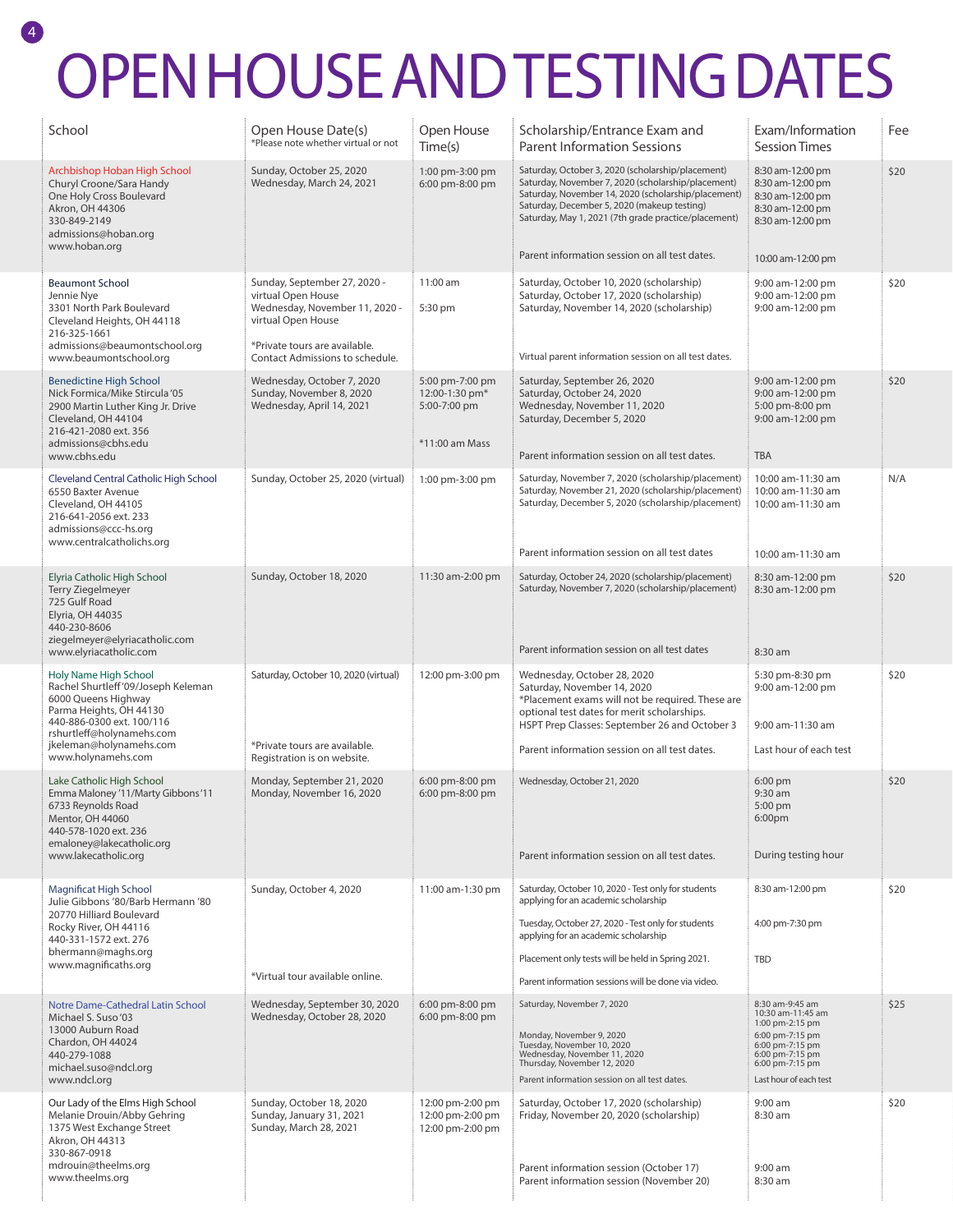### Schools may have additional Open Houses and test dates. Call for more information.

| School                                                                                                                                                                                             | Open House Date(s)                                                                                                                        | Open House<br>Time(s)                                                                          | Scholarship/Entrance Exam and<br><b>Parent Information Sessions</b>                                                                                                                                                                                                                                                          | Exam/Information<br><b>Session Times</b>                                                                                  | Fee  |
|----------------------------------------------------------------------------------------------------------------------------------------------------------------------------------------------------|-------------------------------------------------------------------------------------------------------------------------------------------|------------------------------------------------------------------------------------------------|------------------------------------------------------------------------------------------------------------------------------------------------------------------------------------------------------------------------------------------------------------------------------------------------------------------------------|---------------------------------------------------------------------------------------------------------------------------|------|
| Padua Franciscan High School<br>Ann Marie Frattare '94/Katie DeAngelo'08<br>6740 State Road<br>Parma, OH 44134<br>440-845-2444 ext.184<br>afrattare@paduafranciscan.com<br>www.paduafranciscan.com | Sunday, October 18, 2020                                                                                                                  | 4:00 pm virtual<br>open house                                                                  | Saturday, October 10, 2020 (scholarship)<br>Saturday, October 31, 2020 (scholarship)<br>Saturday, November 7, 2020 (scholarship)<br>Wednesday, December 2, 2020 (makeup testing)<br><b>HSPT Preparation Class and Test</b><br>June 8-11, 2021<br>Parent information session during first 3 tests.                            | 9:00 am-12:00 pm<br>9:00 am-12:00 pm<br>9:00 am-12:00 pm<br>4:00 pm-7:00 pm<br>9:00 am-10:30 am                           | \$20 |
| St. Edward High School<br>Joe Kasl '99/Dan Mackin '04<br>13500 Detroit Avenue<br>Lakewood, OH 44107<br>216-521-2204<br>admission@sehs.net<br>www.sehs.net                                          | Sunday, October 4, 2020<br>Monday, October 12, 2020<br>Monday, October 19, 2020<br>Sunday, October 25, 2020<br>Monday, November 2, 2020   | 11:00 am -1:00 pm<br>5:30 pm-7:30 pm<br>5:30 pm-7:30 pm<br>11:00 am-1:00 pm<br>5:30 pm-7:30 pm | Saturday, October 10, 2020 (scholarship/placement)<br>Saturday, October 17, 2020 (scholarship/placement)<br>Wednesday, October 21, 2020 (scholarship/placement)<br>Saturday, October 31, 2020 (scholarship/placement)<br>Wednesday, November 4, 2020 (scholarship/placement<br>Parent information session on all test dates. | 9:00 am-12:00 pm<br>9:00 am-12:00 pm<br>5:30 pm-8:30 pm<br>9:00 am-12:00 pm<br>5:30 pm-8:30 pm<br>Start of each exam      | \$20 |
| Saint Ignatius High School<br>Patrick O'Rourke '90/Christian Sanders '10<br>1911 West 30th Street<br>Cleveland, OH 44113<br>216-651-0222 ext. 394<br>porourke@ignatius.edu<br>www.ignatius.edu     | Sunday, October 11, 2020<br>*Student-led campus tours available                                                                           | 12:00 pm-6 pm                                                                                  | Saturday, October 3, 2020 (Merit Scholarship Test)<br>Saturday, October 31, 2020 (Merit Scholarship Test)<br>*Entrance exam is optional this year<br>Parent information sessions will be done via video.                                                                                                                     | 8:30 am-11:30 am<br>8:30 am-11:30 am                                                                                      | N/A  |
| Saint Joseph Academy<br>Diana Fogarty<br>3470 Rocky River Drive<br>Cleveland, OH 44111<br>216-251-6788 ext. 220<br>dfogarty@sja1890.org<br>www.sja1890.org                                         | Sunday, October 18, 2020<br>Thursday, March 25, 2021                                                                                      | 12:00 pm-6:00 pm<br>6:00 pm-8:00 pm                                                            | Saturday, October 24, 2020 (scholarship)<br>Wednesday, October 28, 2020 (scholarship)<br>Saturday, November 7, 2020 (scholarship)<br>Saturday, January 9, 2021 (entrance)<br>Wednesday, February 3, 2021 (entrance)<br>Parent information session on October 24.                                                             | 9:00 am<br>4:00 pm<br>9:00 am<br>$9:00$ am<br>4:00 pm<br>9:00 am                                                          | \$20 |
| Saint Martin de Porres High School<br>Aundria Hawkins/Angela Thomas<br>6202 St. Clair Avenue<br>Cleveland, OH 44103<br>216-881-5406<br>ahawkins@stmdphs.org<br>www.saintmartincleveland.org        | Thursday, August 27, 2020 - virtual<br>parent and student information<br>session<br>Sunday, November 8, 2020<br>Sunday, February 21, 2021 | <b>TBD</b><br><b>TBD</b><br><b>TBD</b>                                                         | No exams are administered for admission.                                                                                                                                                                                                                                                                                     | N/A                                                                                                                       | N/A  |
| St. Vincent-St. Mary High School<br>Courtney Conley '03/Deborah Phillipp<br>15 North Maple Street, Akron, OH 44303<br>330-253-9113<br>admissions@stvm.com<br>www.stvm.com                          | Sunday, September 20, 2020<br>Thursday, November 5, 2020<br>Wednesday, March 24, 2021                                                     | 11:00 am-1:00 pm<br>6:00 pm-7:30 pm<br>6:00 pm-7:30 pm                                         | Saturday, October 3, 2020 (scholarship/placement)<br>Saturday, October 24, 2020 (scholarship/placement)<br>Saturday, November 7, 2020 (scholarship/placement)<br>Saturday, December 12, 2020 (placement only)<br>Parent information session on all test dates & Oct. 27.                                                     | 8:30 am-12:00 pm<br>8:30 am-12:00 pm<br>8:30 am-12:00 pm<br>1:00 pm-4:30 pm<br>8:30 am-12:00 pm<br>Beginning of each exam | \$20 |
| <b>Trinity High School</b><br>Sarah Kurtz'11<br>12425 Granger Road<br>Garfield Heights, OH 44125<br>216-581-1061<br>admissions@ths.org<br>www.ths.org                                              | Sunday, October 25, 2020                                                                                                                  | 10:00 am-12:45 pm                                                                              | Saturday, November 14, 2020 (placement)<br>Saturday, December 5, 2020 (placement)<br>Parent information session on all test dates.                                                                                                                                                                                           | 9:00 am-12:00 pm<br>9:00 am-12:00 pm<br>9:15 am-10:15 am                                                                  | \$20 |
| Villa Angela-St. Joseph High School<br>Kellie Watrobski '03<br>18491 Lakeshore Boulevard<br>Cleveland, OH 44119<br>216-481-8414 ext. 285<br>admissions@vasj.com<br>www.vasj.com                    | Sunday, October 11, 2020 (virtual)<br>Thursday, November 5, 2020 (virtual)<br>Wednesday, March 10, 2021                                   | 1:00 pm-3:00 pm<br>6:00 pm-8:00 pm<br>6:00 pm-8:00 pm                                          | Saturday, October 3, 2020 (scholarship)<br>Saturday, November 7, 2020 (scholarship)<br>Parent information is available.                                                                                                                                                                                                      | 9:00 am<br>9:00 am<br><b>Contact Admissions office</b>                                                                    | \$20 |
| Walsh Jesuit High School<br>Jason Ruegg '96/Bill Beard<br>4550 Wyoga Lake Road<br>Cuyahoga Falls, OH 44224<br>330-929-4205 ext. 177<br>admissions@walshjesuit.org<br>www.walshjesuit.org           | Thursday, October 1, 2020                                                                                                                 | 5:00 pm-7:00 pm                                                                                | Saturday, October 17, 2020 (scholarship/placement)<br>Saturday, October 31, 2020 (scholarship/placement)<br>Saturday, November 14, 2020 (scholarship/placement)<br>Parent information session on all test dates.                                                                                                             | 9:00 am-12:30 pm<br>9:00 am-12:30 pm<br>9:00 am-12:30 pm<br>9:00 am-12:30 pm                                              | \$20 |

Learn more about all of your Catholic high school options by visiting each school's website!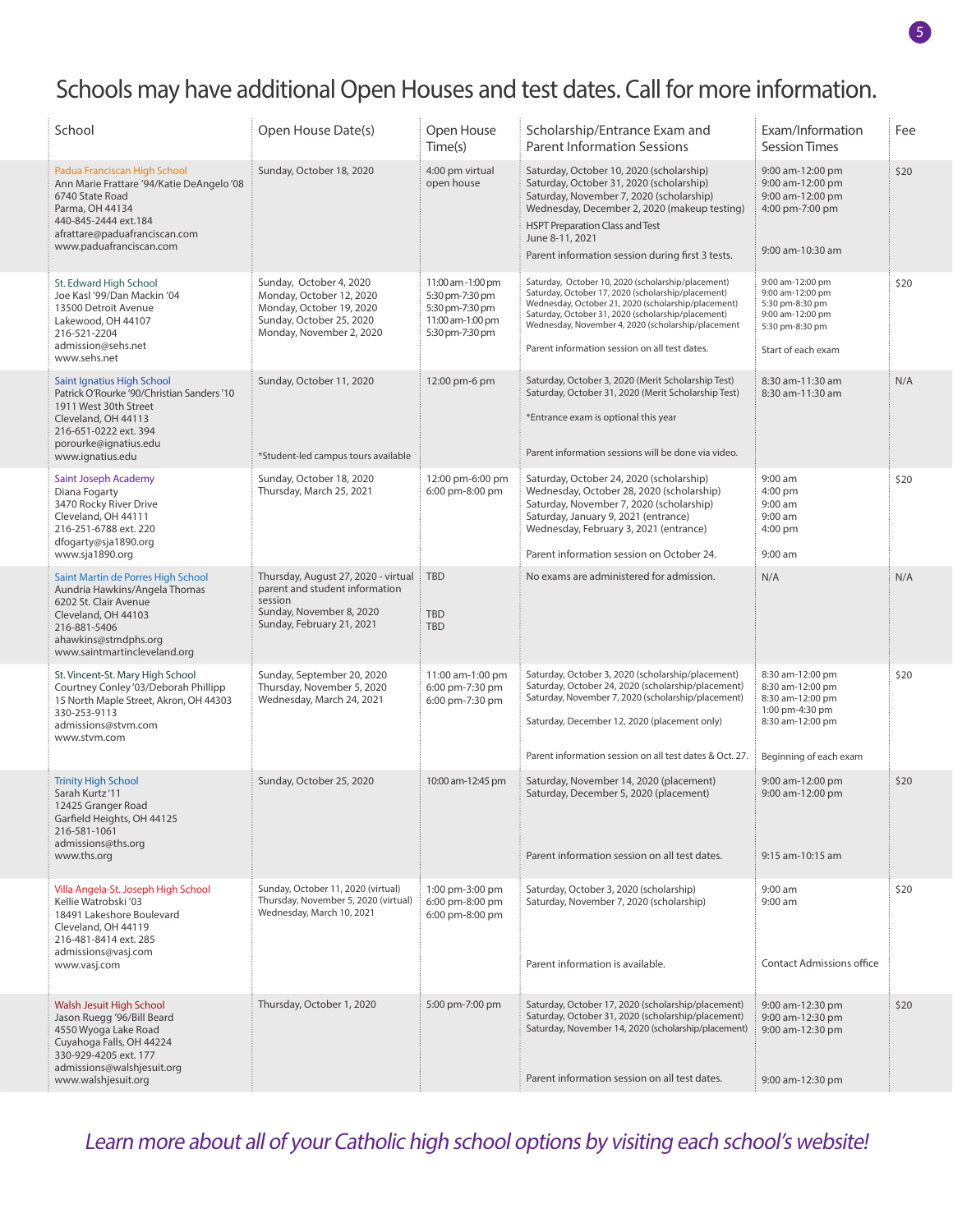## THE FACTS An overview of what each school has to offer 6

ACADEMIC

| School                                                                                                              | College Prep Curriculum | Comprehensive Curriculum | <b>Business</b> | DH Curriculum/Unit | LD Curriculum/Unit | LD Tutoring | Honors/AP Curriculum/<br>International Baccalaureate | College Credit Plus (CCP) | B=Block T=Traditional<br>M= Modular<br>Schedule: | Additional Programs<br>(contact individual school for details) |
|---------------------------------------------------------------------------------------------------------------------|-------------------------|--------------------------|-----------------|--------------------|--------------------|-------------|------------------------------------------------------|---------------------------|--------------------------------------------------|----------------------------------------------------------------|
| Archbishop Hoban                                                                                                    | $\bullet$               |                          | $\bullet$       |                    | $\bullet$          | $\bullet$ . | H/AP                                                 | $\bullet$                 | $\top$                                           |                                                                |
| $\underbrace{B}_{\substack{\text{Beaumont}\ \text{School}}}$<br>Beaumont                                            | $\bullet$               |                          | $\bullet$       |                    |                    |             | H/AP/IB                                              |                           | $\mathsf B$                                      | $\bullet$                                                      |
| <b><i>Thenedictine</i> Benedictine</b>                                                                              | $\bullet$               |                          | $\bullet$       |                    |                    |             | H/AP                                                 | $\bullet$                 | $\top$                                           |                                                                |
| Cleveland Central Catholic                                                                                          | $\bullet$               | $\bullet$                | $\bullet$       | $\bullet$          | $\bullet$          | $\bullet$   | H/AP                                                 | $\bullet$                 | $\top$                                           |                                                                |
| Elyria Catholic                                                                                                     | $\bullet$               |                          |                 |                    | $\bullet$          | $\bullet$   | H/AP                                                 | $\bullet$                 | $\top$                                           |                                                                |
| <b>② 图 Holy Name</b>                                                                                                | $\bullet$               | $\bullet$                | $\bullet$       |                    | $\bullet$          |             | H/AP                                                 | $\bullet$                 | $\top$                                           |                                                                |
| <b>CATHOLIC</b> Lake Catholic                                                                                       | $\bullet$               |                          | $\bullet$       |                    |                    | $\bullet$ . | H/AP                                                 | $\bullet$                 | $\top$                                           |                                                                |
| $\underbrace{\mathop{\bigwedge}\limits_{\text{MAGNIFICAT}}}\mathop{\mathsf{Magnificat}}$                            | $\bullet$               | $\bullet$                |                 |                    |                    | $\bullet$   | H/AP                                                 | $\bullet$                 | M                                                |                                                                |
| <b>NOL</b> Notre Dame-Cathedral Latin                                                                               | $\bullet$               |                          | $\bullet$       |                    |                    | $\bullet$   | H/AP                                                 | $\bullet$                 | $\sf B$                                          |                                                                |
| <b>Our Lady</b> Our Lady of the Elms                                                                                | $\bullet$               |                          |                 |                    |                    |             | H/AP                                                 | $\bullet$                 | $\top$                                           |                                                                |
| <b>B</b> Padua Franciscan                                                                                           | $\bullet$               |                          | $\bullet$       |                    | $\bullet$          | $\bullet$   | H/AP                                                 | $\bullet$                 | $\top$                                           |                                                                |
| St. Edward                                                                                                          |                         |                          | $\bullet$       |                    |                    |             | H/AP                                                 |                           | T                                                |                                                                |
| 2<br>Saint Ignatius                                                                                                 | $\bullet$               |                          | $\bullet$       |                    |                    | $\bullet$ . | H/AP                                                 | $\bullet$                 | $\top$                                           |                                                                |
| SAINT Saint Joseph Academy                                                                                          | $\bullet$ .             |                          |                 |                    |                    |             | H/AP                                                 | $\bullet$                 | $\mathsf B$                                      |                                                                |
| <b>Saint Martin de Porres</b>                                                                                       | $\bullet$               |                          | $\bullet$       |                    |                    |             | H/AP                                                 | $\bullet$                 | $\top$                                           | $\bullet$                                                      |
| <b>SUMPLE AND SET SET ON A STATE OF STATE SET ON A STATE OF STATE SET OF STATE SET OF STATE STATE STATE STATE S</b> | $\bullet$               |                          | $\bullet$       | $\bullet$          | $\bullet$          | $\bullet$   | H/AP                                                 | $\bullet$                 | $\top$                                           |                                                                |
| $\bigoplus$ TRINITY<br>Trinity                                                                                      | $\bullet$               | $\bullet$                | $\bullet$       |                    |                    | $\bullet$ . | H/AP                                                 | $\bullet$                 | $\,$ B                                           |                                                                |
| Villa Angela-St. Joseph                                                                                             | $\bullet$               | $\bullet$                | $\bullet$       |                    | $\bullet$          | $\bullet$   | H/AP                                                 | $\bullet$                 | $\top$                                           |                                                                |
| <b>Walsh Jesuit</b>                                                                                                 | $\bullet$               | $\bullet$                | $\bullet$       |                    |                    |             | H/AP                                                 | $\bullet$                 | $\top$                                           |                                                                |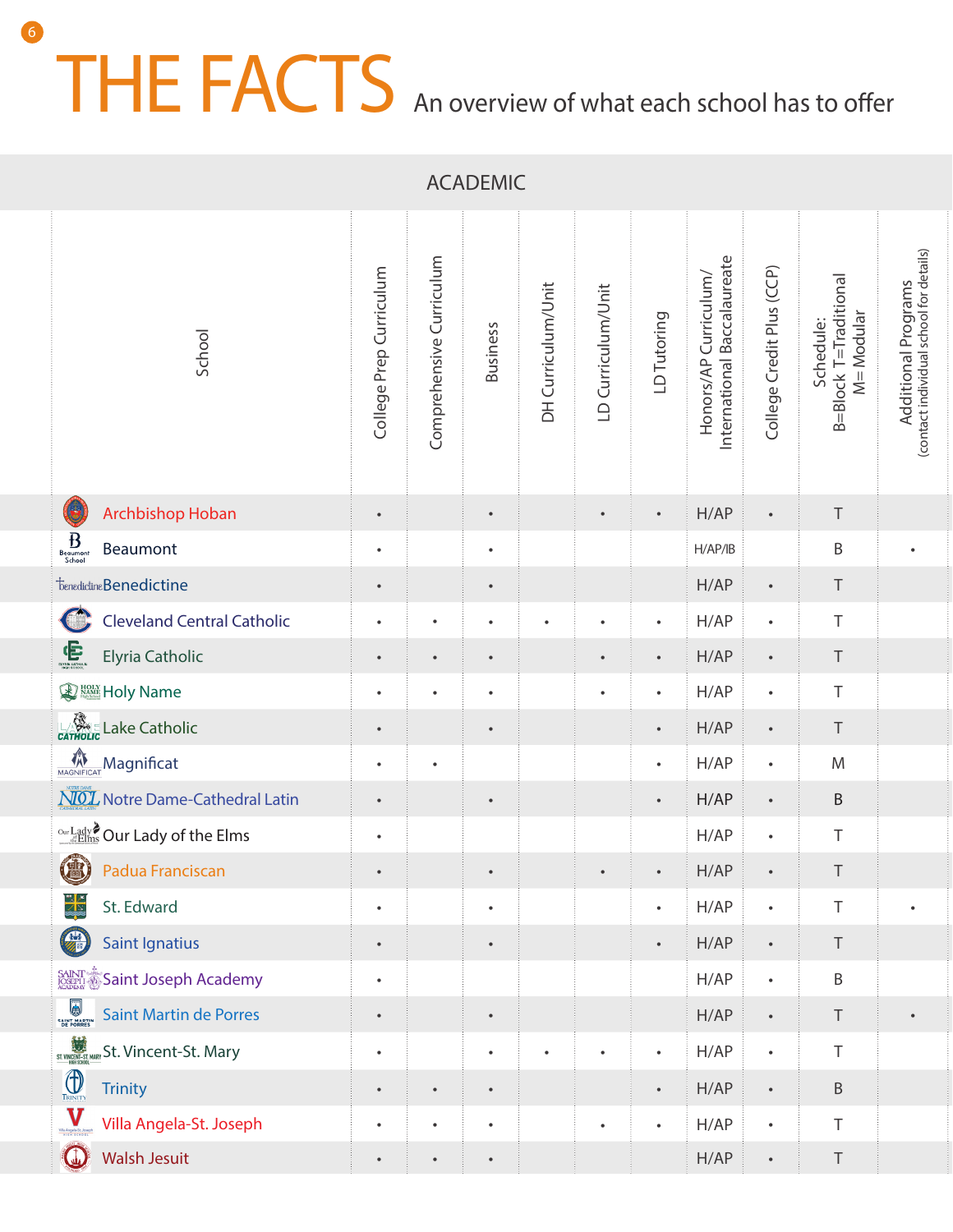H=Honors Courses AP=Advanced Placement Courses

B=All Boys G=All Girls C=Coeducational

HSPT=High School Placement Test BHSPT=Benedictine High School Placement Test CCCPT=Cleveland Central Catholic Placement Test LCPT=Lake Catholic Placement Test OLSAT= Otis-Lennon School Ability Test TAP=Test of Academic Proficiency

| <b>GENERAL</b>                                                                    |  |                      | <b>ADMISSIONS</b> |                    |                    |                                                                                | <b>FINANCE</b>                |                                         |                                         |                                       |                   |  |
|-----------------------------------------------------------------------------------|--|----------------------|-------------------|--------------------|--------------------|--------------------------------------------------------------------------------|-------------------------------|-----------------------------------------|-----------------------------------------|---------------------------------------|-------------------|--|
| Gender                                                                            |  | 2020-2021 Enrollment | Student: Teacher  | Average Class Size | Work Study Program | Required<br>(Contact individual schools for details)<br>Supplemental Materials | Admissions Interview Required | Exam Type                               | Percent Receiving Tuition<br>Assistance | Tuition Assistance Filing<br>Deadline | 2020-2021 Tuition |  |
| C<br>$\subset$                                                                    |  | 830                  | 15:1              | $25\,$             | $\bullet$          | No                                                                             | No                            | <b>HSPT</b>                             | 61%                                     | 12/1/20                               | \$11,800          |  |
| $\underbrace{B}_{\substack{\text{Beaumont} \\ \text{School}}}$<br>G               |  | 315                  | 9:1               | 16                 | $\bullet$          | No                                                                             | No                            | <b>HSPT</b>                             | 66%                                     | 11/16/20                              | \$16,500          |  |
| <b><i><u>benedictine</u></i></b><br>$\sf B$                                       |  | 300                  | 12:1              | 22                 | $\bullet$          | No                                                                             | No                            | <b>HSPT</b>                             | 92%                                     | 6/1/21                                | \$12,400          |  |
| C<br>$\mathsf C$                                                                  |  | 550                  | 11:1              | 22                 | $\bullet$          | No                                                                             | No                            | <b>CCCPT</b>                            | 100%                                    | 4/1/21                                | \$9,100           |  |
| $E_{\text{max}}$<br>$\mathsf{C}$                                                  |  | 420                  | 14:1              | 16                 | $\bullet$          | No                                                                             | No                            | <b>HSPT</b>                             | 75%                                     | 11/16/20                              | \$8,800           |  |
| <b>ED</b> HOLY<br>$\mathsf C$                                                     |  | 600                  | 14:1              | 17                 |                    | No                                                                             | No                            | <b>HSPT</b>                             | 60%                                     | 11/20/20                              | \$10,650          |  |
| $\frac{1}{\sqrt{2}}$<br>$\mathsf{C}$                                              |  | 480                  | 14:1              | 19                 |                    | No                                                                             | No                            | <b>LCPT</b>                             | 65%                                     | 6/1/21                                | \$11,100          |  |
| MAGNIFICAT<br>G                                                                   |  | 722                  | 9:1               | 18                 |                    | Yes                                                                            | Yes                           | <b>HSPT</b>                             | 65%                                     | 11/19/20                              | \$16,450          |  |
| NOTE DAME<br>$\mathsf{C}$                                                         |  | 710                  | 13:1              | 18                 |                    | No                                                                             | No                            | <b>OLSAT</b>                            | 55%                                     | 11/15/20                              | \$13,800          |  |
| $\lim_{\substack{\text{off} \\ \text{off} \\ \text{}{}}\text{Eims}}$<br>G         |  | 110                  | 10:1              | 10 <sup>°</sup>    |                    | Yes                                                                            | Yes                           | <b>HSPT</b>                             | 65%                                     | 12/11/20                              | \$11,950          |  |
| $\circledcirc$<br>C                                                               |  | 780                  | 10:1              | 23                 | $\bullet$          | No                                                                             | No                            | <b>HSPT</b>                             | 55%                                     | 11/15/20                              | \$12,750          |  |
| B                                                                                 |  | 920                  | 15:1              | 18                 |                    | No                                                                             | No                            | <b>HSPT</b>                             | 63%                                     | 11/16/20                              | \$17,500          |  |
| 4<br>B                                                                            |  | 1450                 | 10:1              | 23                 |                    | No                                                                             | No                            | <b>HSPT</b>                             | 55%                                     | 11/13/20                              | \$18,000          |  |
| SAINT<br>G                                                                        |  | 650                  | 12:1              | 19                 | $\bullet$          | No                                                                             | Yes                           | <b>HSPT</b>                             | 73%                                     | 11/20/20                              | \$15,650          |  |
| SAINT MARTIN<br>$\mathsf{C}$                                                      |  | 125                  | 18:1              | $18 - 20$          | $\bullet$          | No                                                                             | Yes                           | $8th$ grade state or<br>map test scores | 100%                                    | 4/30/21                               | $$400*$           |  |
| ST. VINCENT-ST. MARY<br>$\mathsf{C}$                                              |  | 625                  | 13:1              | 25                 |                    | No                                                                             | No                            | <b>HSPT</b>                             | 58%                                     | 12/1/20                               | \$11,750          |  |
| $\bigoplus$ TRININ<br>$\mathsf{C}$                                                |  | 340                  | 12:1              | 18                 |                    | No                                                                             | Yes                           | <b>HSPT</b>                             | 100%                                    | 11/13/20                              | \$10,200          |  |
| $\sum_{\frac{\text{Wla Argels St. Joseph}}{\text{R10.8.164001}}}$<br>$\mathsf{C}$ |  | 460                  | 12:1              | 20                 |                    | Yes                                                                            | No                            | OLSAT                                   | 87%                                     | 11/27/20                              | \$9,300           |  |
| $\bigcirc$<br>$\mathsf{C}$                                                        |  | 995                  | 13:1              | 22                 | $\bullet$          | Yes                                                                            | No                            | <b>HSPT</b>                             | 50%                                     | 12/1/20                               | \$12,700          |  |

\*Average Family Contribution